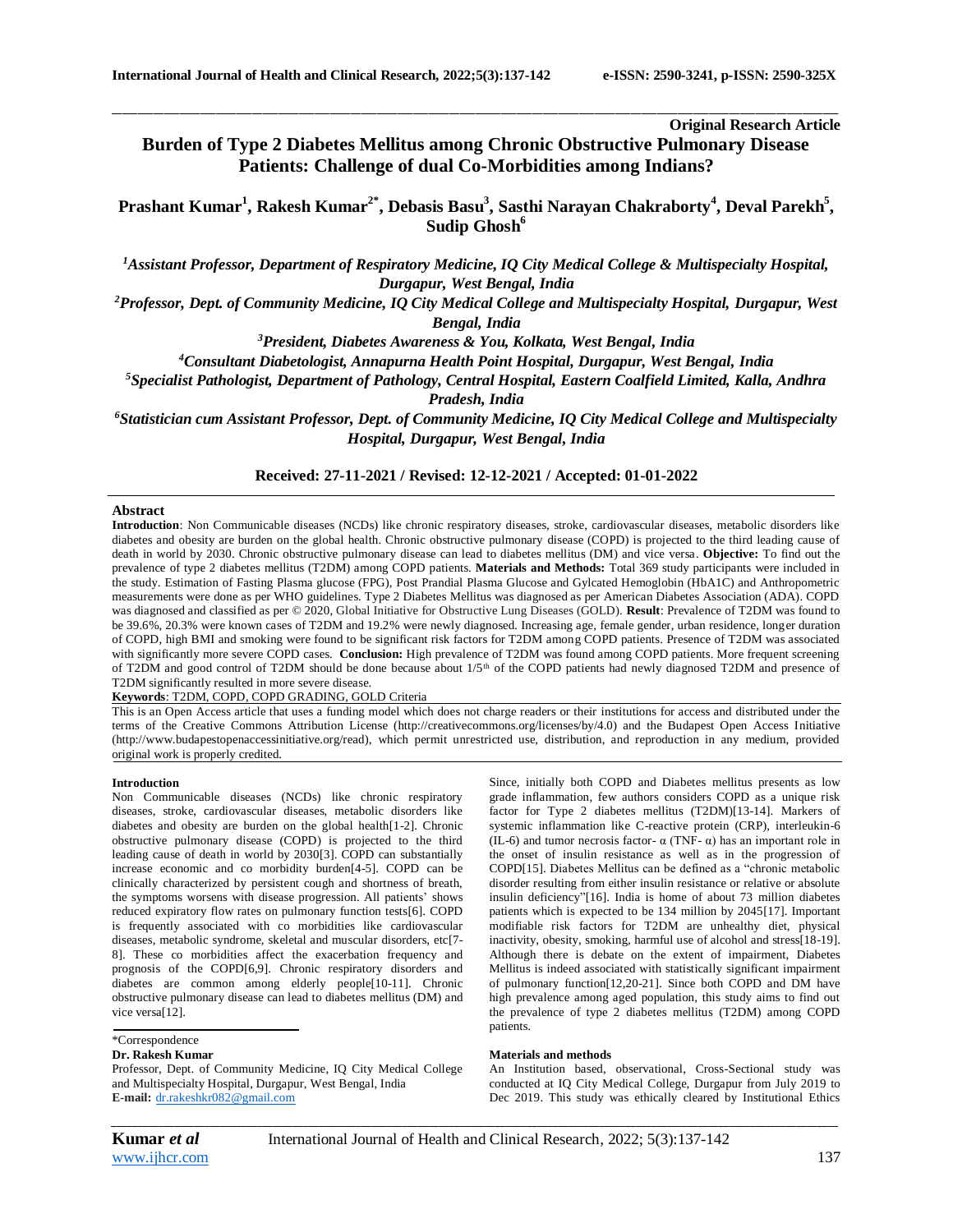Committee (IEC) [Ref. No. IQMCIEC/LTR/18/04/ 23 (11)] of IQ City Medical College. Data were collected after getting written informed consent from all the study participants.

Total 369 study participants were included in the study. Sample size was calculated using standard World Health Organization (WHO) guideline[22] using formula 4PD/d<sup>2</sup>. Considering the prevalence (P) of vitamin deficiency 23.0%[23], Q= (1-P), absolute precision of 5 with 95% confidence interval, Allowable error 20% of P, and 10.0% non-response rate minimum sample size came to be 369. Systematic random sampling was used to select the study participants. Every month, approximately 700 COPD patients attend the Respiratory OPD of IQ City. The estimated total COPD number for study duration was about 4200. Sample interval of 12 was obtained by dividing estimated OPD attendance with sample size. Every 12th patient was included in the study till desired sample size of 369 study participants was reached. A predesigned, pretested semi structured schedule was used to collect socio demographic data. 3 ml of venous blood samples were collected from antecubital vein using all aseptic measures. Estimation of Fasting Plasma glucose (FPG), Post Prandial Plasma Glucose and Gylcated Hemoglobin (HbA1C) was done as per WHO guidelines[24]. Type 2 Diabetes Mellitus was diagnosed as per American Diabetes Association (ADA)[25-26]. Anthropometric measurements were taken as per standard WHO guidelines[27]. COPD was diagnosed and classified as per © 2020, Global Initiative for Obstructive Lung Diseases (GOLD)[28]. As per the GOLD guidelines, main criterion for COPD diagnosis is a FEV1/FVC ratio <70%. COPD severity was classified as GOLD 1 (mild), GOLD 2 (Moderate), GOLD 3 (Severe) and GOLD 4 (Very Severe) if FEV1

\_\_\_\_\_\_\_\_\_\_\_\_\_\_\_\_\_\_\_\_\_\_\_\_\_\_\_\_\_\_\_\_\_\_\_\_\_\_\_\_\_\_\_\_\_\_\_\_\_\_\_\_\_\_\_\_\_\_\_\_\_\_\_\_\_\_\_\_\_\_\_\_\_\_\_\_\_\_\_\_\_\_\_\_\_\_\_\_\_\_\_\_\_\_\_\_\_\_\_\_\_\_\_\_\_\_\_\_\_\_\_\_\_\_\_\_\_\_\_\_\_\_\_\_\_\_\_\_\_\_\_\_\_\_\_\_\_\_\_\_ was  $\geq 80\%$  predicted, 50% to <80% of predicted, 30% to <50% of predicted and <30% of predicted respectively[28].

### **Statistical Analysis**

All the data were codified and entered in MS Excel spread sheet. Data were analyzed using SPSS software, Version 20.0 (SPSS Inc, Chicago, IL, USA). "Chi-Square test" was used to show association of categorical variables. One way ANOVA with tukeys post hoc test was done to show association between Mean HbA1C level and COPD severity. P-value ≤0.05 was considered as statistically significant.

### **Results**

Data from 369 study participants were analyzed. Mean age of the study population was 62.89±10.75 years. 31.4% of the study participants were ≥71 years of age followed by 27.1%, 26.1% and 15.4% were in age group of 61-70 years age group, 51- 60 years age group and 41-50 years of age group respectively (Table-1). 74.8% of study population was Male and 25.2% were female. 51.2% of study participants were from rural area and 48.8% was from urban area. Smoking history was found in 68.6% of study participants. While Mean BMI of the study participants was  $25.62 \pm 4.57$  kg/m<sup>2</sup>, 58.8% of study participants had BMI ≥25.0 kg/m<sup>2</sup> and 41.2% had BMI 18.5-24.99 kg/m<sup>2</sup> (Table-1). Mean duration of COPD was  $4.58\pm3.27$  Years, 70.7% of the study participants had COPD for < 5years duration and 29.3% of them had COPD for  $\geq$  5 years. 29.3% of study population had severe COPD followed by 27.4%, 24.9%and 18.4% had moderate, very severe and mild COPD respectively (Table-1). Prevalence of T2DM was found to be 39.6%, 20.3% were known cases of T2DM and 19.2% were newly diagnosed (Table-1).

| Table-1: Clinico-Social (CS) Characteristics of Study Population, n=369 |                             |  |  |
|-------------------------------------------------------------------------|-----------------------------|--|--|
| <b>Clinico-Social characteristics</b>                                   | $n\left(\frac{6}{6}\right)$ |  |  |
| Age group                                                               |                             |  |  |
| $41-50$ years                                                           | 57 (15.4)                   |  |  |
| 51-60yrs                                                                | 96(26.1)                    |  |  |
| $61-70$ yrs                                                             | 100(27.1)                   |  |  |
| $\geq$ 71 years                                                         | 116(31.4)                   |  |  |
| <b>Sex</b>                                                              |                             |  |  |
| Male                                                                    | 276 (74.8)                  |  |  |
| Female                                                                  | 93(25.2)                    |  |  |
| <b>Residence</b>                                                        |                             |  |  |
| Urban                                                                   | 180 (48.8)                  |  |  |
| Rural                                                                   | 189 (51.2)                  |  |  |
| <b>Smoking</b>                                                          |                             |  |  |
| Yes                                                                     | 253(68.6)                   |  |  |
| N <sub>0</sub>                                                          | 116(31.4)                   |  |  |
| <b>BMI</b> ( $Kg/m2$ )                                                  |                             |  |  |
| Normal (18.5-24.99)                                                     | 152 (41.2)                  |  |  |
| Overweight/Obese $(\geq 23.00)$                                         | 217 (58.8)                  |  |  |
| <b>Duration of COPD</b>                                                 |                             |  |  |
| $<$ Years                                                               | 261 (70.7)                  |  |  |
| $> 5$ Years                                                             | 108(29.3)                   |  |  |
| <b>Severity of COPD</b>                                                 |                             |  |  |
| GOLD 1 (Mild)                                                           | 68 (18.4)                   |  |  |
| Gold 2 (Moderate)                                                       | 101(27.4)                   |  |  |
| Gold 3 (Severe)                                                         | 108(29.3)                   |  |  |
| Gold 4 (Very Severe)                                                    | 92 (24.9)                   |  |  |
| <b>T2DM*</b> Diagnosis                                                  |                             |  |  |
| Known T2DM                                                              | 75(20.3)                    |  |  |
| Newly Diagnosed T2DM                                                    | 71(19.2)                    |  |  |
| No T <sub>2</sub> DM                                                    | 223(60.5)                   |  |  |
| <b>Prevalence of T2DM</b>                                               |                             |  |  |
| Yes                                                                     | 146(39.6)                   |  |  |
| N <sub>0</sub>                                                          | 223(60.4)                   |  |  |
|                                                                         |                             |  |  |

**\*T2DM- Type 2 Diabetes Mellitus**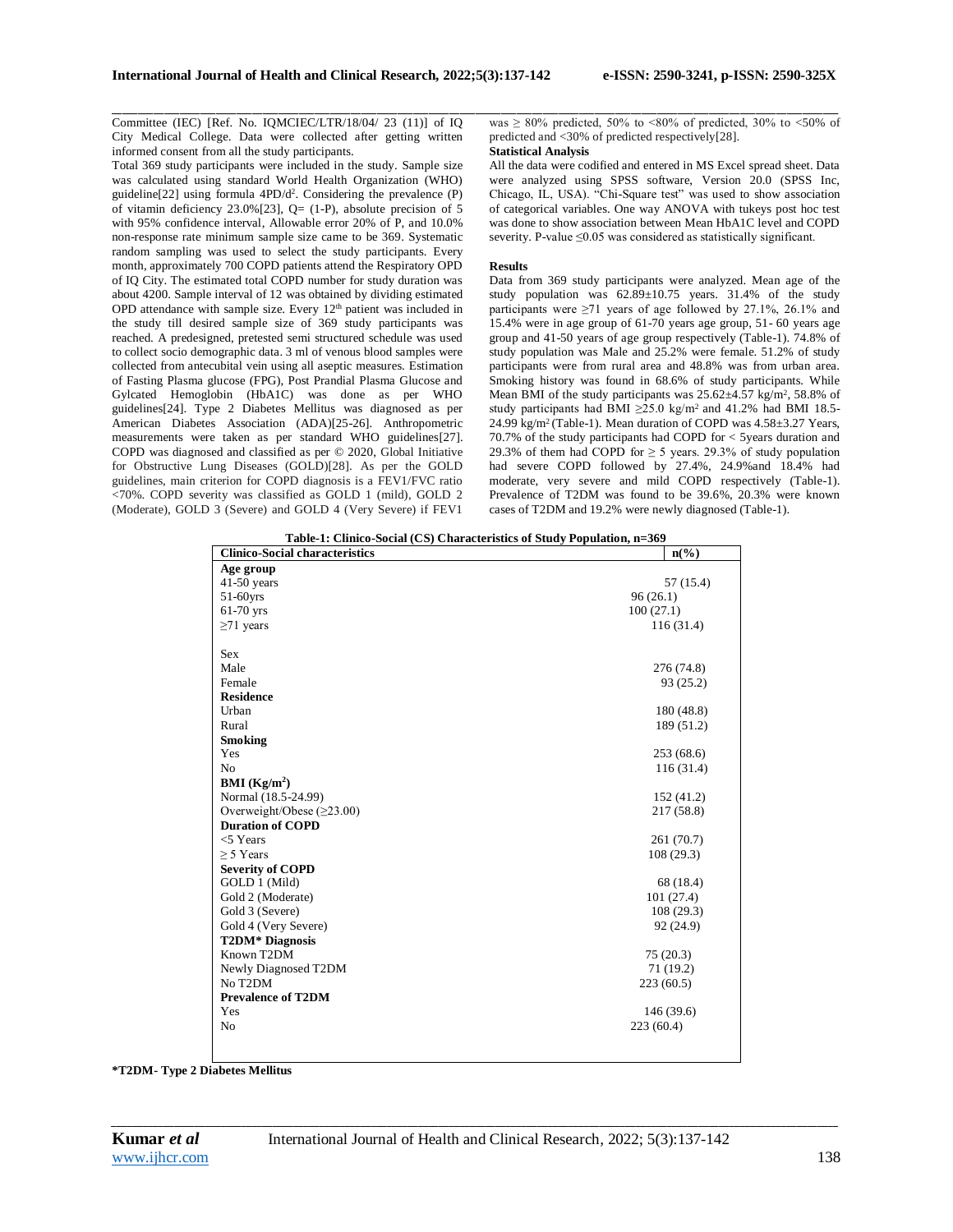\_\_\_\_\_\_\_\_\_\_\_\_\_\_\_\_\_\_\_\_\_\_\_\_\_\_\_\_\_\_\_\_\_\_\_\_\_\_\_\_\_\_\_\_\_\_\_\_\_\_\_\_\_\_\_\_\_\_\_\_\_\_\_\_\_\_\_\_\_\_\_\_\_\_\_\_\_\_\_\_\_\_\_\_\_\_\_\_\_\_\_\_\_\_\_\_\_\_\_\_\_\_\_\_\_\_\_\_\_\_\_\_\_\_\_\_\_\_\_\_\_\_\_\_\_\_\_\_\_\_\_\_\_\_\_\_\_\_\_\_ 67.2% of participants older than  $\geq$ 71 years of age had T2DM as compared to 35.0%, 21.9% and 21.1% in the age group of 61-70 years, 51-60 years and 41-50 years respectively. Increasing age group was found to be a significant risk factor for T2DM among COPD patients (Table-2).<br>Table 2: Chi Saugna test Showing association between Clinica social determinants an **Table-2: Chi Square test Showing association between Clinico-social determinants and T2DM (n=369)**

| <b>C-S Factors</b>                     | Table-2: Cin Square test Showing association between Chinco-social determinants and 12DM (n=309)<br>T <sub>2</sub> DM |            | <b>Total</b> $n$ $(\%)$   | $\gamma^2$ (df)       | p value |
|----------------------------------------|-----------------------------------------------------------------------------------------------------------------------|------------|---------------------------|-----------------------|---------|
|                                        | Yes $(\%)$                                                                                                            | No(%)      |                           |                       |         |
| <b>Age Group</b>                       |                                                                                                                       |            |                           |                       |         |
| 41-50 years                            | 12(21.1)                                                                                                              | 45 (78.9)  | 57 (100.0)                |                       |         |
| 51-60 years                            | 21(21.9)                                                                                                              | 75(78.1)   | 96(100.0)                 | 58.64(3)              | 0.000   |
| 61-70 Years                            | 35(35.0)                                                                                                              | 65(65.0)   | 100(100.0)                |                       |         |
| $\geq$ 71 years                        | 78 (67.2)                                                                                                             | 38 (32.8)  | 116(100.0)                |                       |         |
|                                        |                                                                                                                       |            |                           |                       |         |
| <b>Sex</b>                             |                                                                                                                       |            |                           |                       |         |
| Male                                   | 69(25.0)                                                                                                              | 207(75.0)  | 276 (100.0)               |                       |         |
| Female                                 | 77 (82.8)                                                                                                             | 16(17.2)   | 93 (100.0)                | 97.14(1)              | 0.000   |
|                                        |                                                                                                                       |            |                           |                       |         |
| <b>Residence</b>                       |                                                                                                                       |            |                           |                       |         |
| Rural                                  | 48 (25.4)                                                                                                             | 141 (74.6) | 189 (100.0)               |                       |         |
| Urban                                  | 98 (54.4)                                                                                                             | 82(45.6)   | 180 (100.0)               | 32.53(1)              | 0.000   |
|                                        |                                                                                                                       |            |                           |                       |         |
| <b>Smoking</b><br>Yes                  | 114(45.1)                                                                                                             | 139 (54.9) |                           |                       |         |
| N <sub>0</sub>                         |                                                                                                                       | 84 (72.4)  | 253 (100.0)<br>116(100.0) | 10.16(1)              | 0.001   |
|                                        | 32(27.6)                                                                                                              |            |                           |                       |         |
| <b>BMI</b> ( $Kg/m2$ )                 |                                                                                                                       |            |                           |                       |         |
| Normal (18.5-24.99)                    | 41 (27.0)                                                                                                             | 111(73.0)  | 152(100.0)                |                       |         |
| Overweight/Obese $(≥23.00)$ 105 (48.4) |                                                                                                                       | 112(51.6)  |                           | $217(100.0)$ 17.14(1) | 0.000   |
|                                        |                                                                                                                       |            |                           |                       |         |
| <b>Duration of COPD</b>                |                                                                                                                       |            |                           |                       |         |
| $<$ $5$ Years                          | 69 (26.4)                                                                                                             | 192(73.6)  | 261 (100.0)               |                       |         |
| $\geq$ 5 Years                         | 77(71.3)                                                                                                              | 31(28.7)   | 108(100.0)                | 64.29(2)              | 0.000   |
|                                        |                                                                                                                       |            |                           |                       |         |
|                                        |                                                                                                                       |            |                           |                       |         |
| <b>Severity of COPD</b>                |                                                                                                                       |            |                           |                       |         |
| GOLD 1 (Mild)                          | 9(13.2)                                                                                                               | 59 (86.8)  | 68 (100.0)                |                       |         |
| GOLD 2 (Moderate)                      | 19(18.8)                                                                                                              | 82 (81.2)  | 101(100.0)                | 74.51(1)              | 0.000   |
| GOLD 3 (SEVERE)                        | 56 (51.9)                                                                                                             | 52(48.1)   | 108(100.0)                |                       |         |
| GOLD 4 (Very Severe)                   | 62(67.4)                                                                                                              | 30(32.6)   | 92 (100.0)                |                       |         |
|                                        |                                                                                                                       |            |                           |                       |         |

82.8% of female study participants had T2DM as compared to only 25.0% of their male counterparts. 54.4% of study participants from urban area had T2DM against only 25.4% of study participants from rural area. Female sex and urban residence were found to be significant risk factors for T2DM among COPD patients (Table-2). Smoking history was significantly associated with higher COPD prevalence as 45.1% of study participants with Smoking history had T2DM as compared to 27.6% of non smokers (Table-2). BMI≥25.0 was found to be a significant risk factor for T2DM among COPD patients. 48.4% of overweight/obese and 27.0% of normal BMI study participants had T2DM respectively (Table-2). 71.3% of study participants with COPD history  $\geq$  5 years had diabetes and 26.4% with COPD history <5years had T2DM (Table-2). 67.4% of study participants with very severe COPD had T2DM followed by 51.9%, 18.8% and 13.2% who had severe , moderate and mild COPD had T2DM respectively (T2DM). Longer duration of COPD as well as increasing severity of COPD was found to be significantly associated with higher T2DM prevalence (Table-2). Descriptive statistics of one way ANOVA (Table-3) showing mean HbA1C among different grades of COPD severity and there is a statistically significant difference between groups as determined by one-way ANOVA ( $F =$ 46.45, p=0.000) (Table-4).

**Table-3: Descriptive Statistics of One- way ANOVA between HbA1C as dependent variable and severity of COPD as independent variable. (n=369) HbA1C**

| nvare            |     |      |                       |                   |           |  |
|------------------|-----|------|-----------------------|-------------------|-----------|--|
|                  | n   | Mean | <b>Std.</b> deviation | <b>Std. Error</b> | 95%CI     |  |
| Mild COPD        | 68  | 5.99 | .635                  | .077              | 5.83-6.14 |  |
| Moderate COPD    | 101 | 5.94 | 1.340                 | .133              | 5.68-6.21 |  |
| Severe COPD      | 108 | 7.51 | 1.586                 | .153              | 7.21-7.81 |  |
| Verv Severe COPD | 92  | 7.92 | 1.737                 | .181              | 7.56-8.28 |  |
| Total            | 369 | 6.90 | 1.678                 | .087              | 6.73-7.07 |  |

**Table-4: One- way ANOVA Statistics between HbA1C as dependent variable and severity of COPD as independent variable. (n=369). HbA1C**

|                | <b>Sum of squares</b> | df  | <b>Mean squares</b> |        | Sig.  |  |
|----------------|-----------------------|-----|---------------------|--------|-------|--|
| Between Groups | 286.401               |     | 95.467              | 46.455 | 0.000 |  |
| Within Groups  | 750.087               | 365 | 9.055               |        |       |  |
| Total          | 1036.488              | 368 |                     |        |       |  |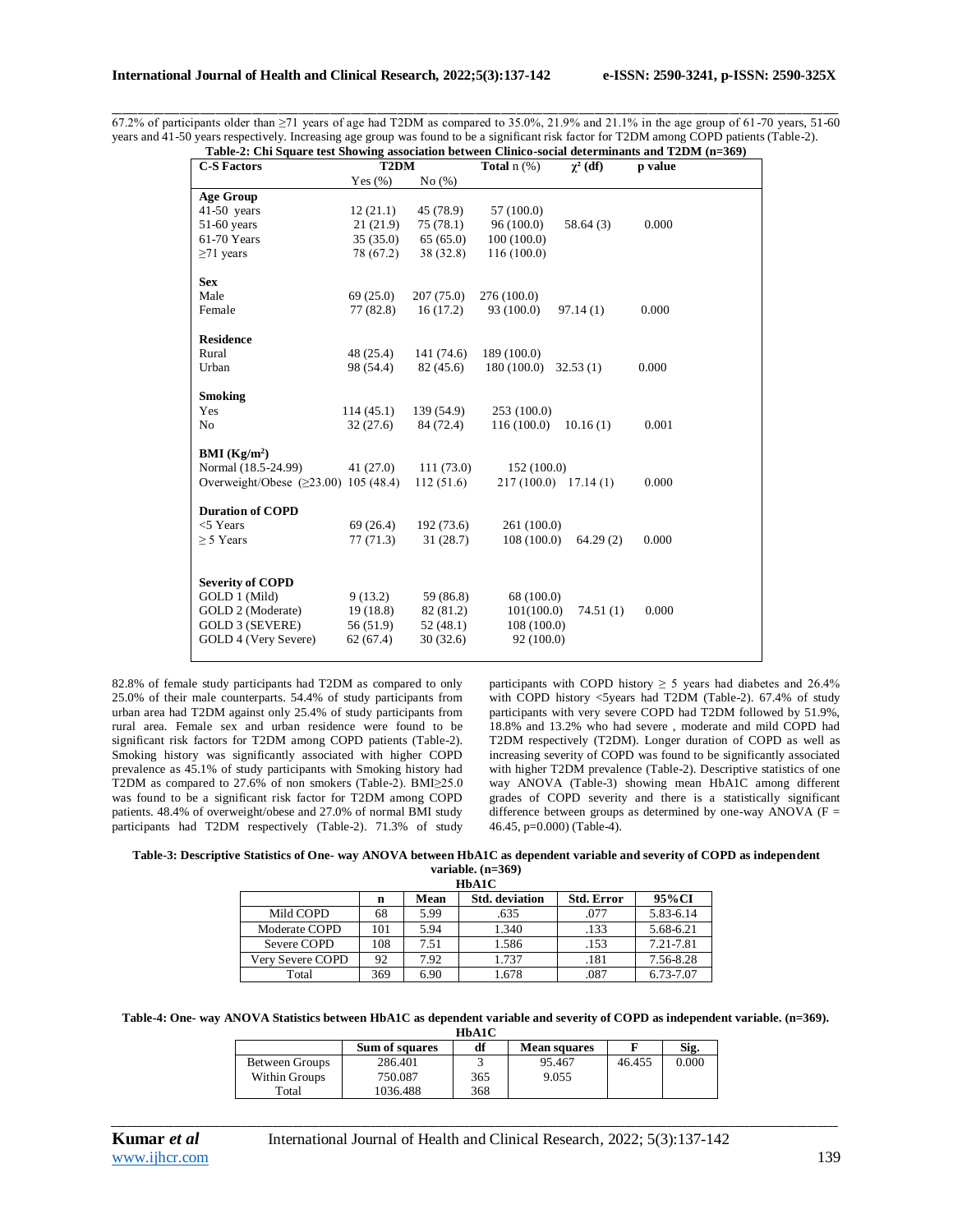\_\_\_\_\_\_\_\_\_\_\_\_\_\_\_\_\_\_\_\_\_\_\_\_\_\_\_\_\_\_\_\_\_\_\_\_\_\_\_\_\_\_\_\_\_\_\_\_\_\_\_\_\_\_\_\_\_\_\_\_\_\_\_\_\_\_\_\_\_\_\_\_\_\_\_\_\_\_\_\_\_\_\_\_\_\_\_\_\_\_\_\_\_\_\_\_\_\_\_\_\_\_\_\_\_\_\_\_\_\_\_\_\_\_\_\_\_\_\_\_\_\_\_\_\_\_\_\_\_\_\_\_\_\_\_\_\_\_\_\_ Mean plot of HbA1C against COPD severity (Fig-1) shows significant increase in severity with increasing mean HbA1C level from moderate to severe and very severe COPD.



**Fig-1: Mean plot of HbA1C against Severity of COPD (n=369)**

1= Mild COPD, 2= Moderate COPD, 3= Severe COPD, 4= Very Severe COPD

One way ANOVA was further extended with "tukeys post hoc test" to do multiple comparisons and it revealed that the mean HbA1C was statistically higher among severe COPD (7.51 $\pm$ 1.6%, p-0.000) and very severe COPD (7.92 $\pm$ 1.73%, p-0.000) groups than mild (5.99 $\pm$ 0.64%) and moderately severe COPD (5.94±1.34%) groups. There was no significant difference between mild & moderate severe COPD groups (p-0.997) as well as severe and very severe COPD groups (p-0.176) (Table-3 & Table-5).

**Table-5: Multiple comparisons with Tukeys post hoc analysis of One- way ANOVA Statistics between HbA1C as dependent variable and severity of COPD as independent variable. (n=369).**

**Dependent Variable: HbA1C Tukey HSD**

| <b>TUNCY LIDD</b> |                |                                               |      |         |                                  |         |  |
|-------------------|----------------|-----------------------------------------------|------|---------|----------------------------------|---------|--|
| (I) Severity      |                | (J) Severity Mean Difference (I-J) Std. Error |      | Sig.    | 95% Confidence Interval          |         |  |
|                   |                |                                               |      |         | <b>Lower Bound   Upper Bound</b> |         |  |
|                   | 2              | .045                                          | .225 | .997    | $-54$                            | .63     |  |
|                   | 3              | $-1.524*$                                     | .222 | .000    | $-2.10$                          | $-.95$  |  |
|                   | $-1.939*$      | .229                                          | .000 | $-2.53$ | $-1.35$                          |         |  |
|                   |                | $-.045$                                       | .225 | .997    | $-63$                            | .54     |  |
| $\overline{c}$    |                | $-1.569*$                                     | .198 | .000    | $-2.08$                          | $-1.06$ |  |
|                   |                | $-1.983*$                                     | .207 | .000    | $-2.52$                          | $-1.45$ |  |
|                   |                | $1.524*$                                      | .222 | .000    | .95                              | 2.10    |  |
| 3                 | $\mathfrak{D}$ | $1.569*$                                      | .198 | .000    | 1.06                             | 2.08    |  |
|                   | 4              | $-415$                                        | .203 | .176    | $-94$                            | .11     |  |
|                   |                | $1.939*$                                      | .229 | .000    | 1.35                             | 2.53    |  |
| 4                 | $\overline{c}$ | 1.983*                                        | .207 | .000    | 1.45                             | 2.52    |  |
|                   | 3              | .415                                          | .203 | .176    | $-.11$                           | .94     |  |

1= Mild COPD, 2= Moderate COPD, 3= Severe COPD, 4= Very Severe COPD **Discussion**

Present Cross-Sectional study was conducted to see the prevalence of T2DM among COPD patients. Total 369 study participants participated in study. In this study T2DM prevalence was found to be 39.6%. Our findings are slightly higher than the Ajit E et al[23] and Mahishale et al**[29]** who reported 23.05% and 25.63% respectively the prevalence of T2DM among COPD patients. However, few researchers from other countries reported that about 50.0% of COPD patients with acute exacerbation presents with high blood sugar**[30- 32]**. About 1/5<sup>th</sup> of the study population were known T2DM patients and about 1/5th were newly diagnosed i.e they were unaware of their T2DM status. However, a lower prevalence 8.49% of newly diagnosed T2DM among COPD was reported by Ajit E et al<sup>23</sup>. The COPD as a risk factor for developing T2DM was reported by Rana JS et al**[33]** and Feary JR et al[34]. High prevalence of newly diagnosed T2DM in our study population may be because of the fact that more than half of the study population were from rural area having poor access to health care facilities resulting in non detection of T2DM.

In this study, increasing age was found to be a non modifiable and significant risk factor for T2DM among COPD patients. Increasing age as a significant risk factor for T2DM was also reported by few other researchers[**19, 36-37]**. In this study female gender was found to be another non modifiable risk factor for developing T2DM among study participants. Similar finding of female predominance of hyperglycemia was reported by Archana Har et al[38]. Contrary to our findings few other researchers reported a male preponderance of hyperglycemia[**19, 39-40]**. However, few researchers reported no effect of gender on the development of T2DM**[41-42]**. Study participants from urban area had significantly higher prevalence of T2DM than their rural counterparts. Ramachandran A et al**[39]** reported similar trend of higher T2DM prevalence among urban population. Recently published "STRiDE-1" study from South India also reported high prevalence of T2DM among urban population than rural population**[43]**. Study participants with Smoking history had higher prevalence of T2DM than their non smoker counterparts. High prevalence of T2DM among COPD patients with smoking history was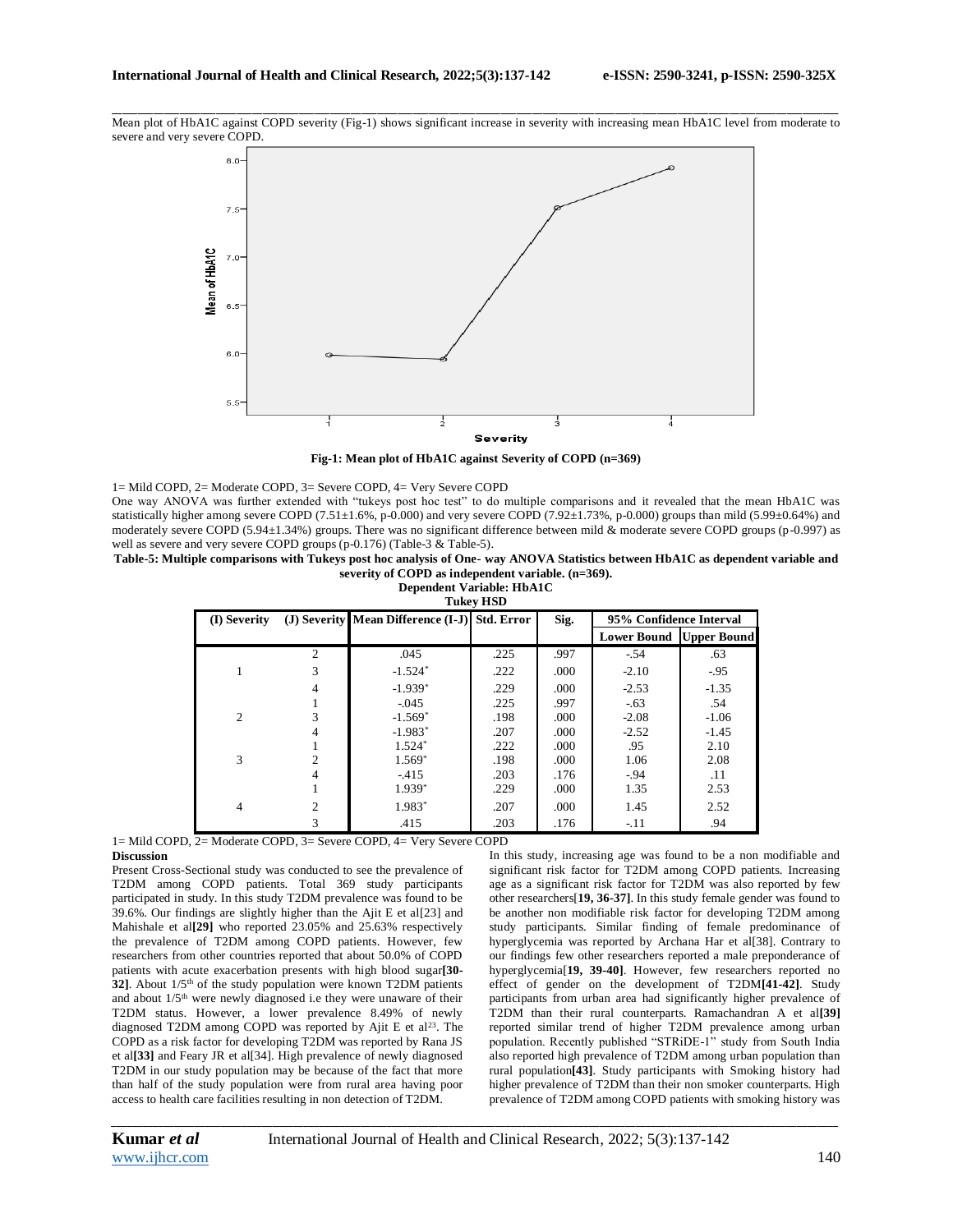\_\_\_\_\_\_\_\_\_\_\_\_\_\_\_\_\_\_\_\_\_\_\_\_\_\_\_\_\_\_\_\_\_\_\_\_\_\_\_\_\_\_\_\_\_\_\_\_\_\_\_\_\_\_\_\_\_\_\_\_\_\_\_\_\_\_\_\_\_\_\_\_\_\_\_\_\_\_\_\_\_\_\_\_\_\_\_\_\_\_\_\_\_\_\_\_\_\_\_\_\_\_\_\_\_\_\_\_\_\_\_\_\_\_\_\_\_\_\_\_\_\_\_\_\_\_\_\_\_\_\_\_\_\_\_\_\_\_\_\_ also reported by Ajit E et al[23]. Few large international trials namely the Zutphen study**[44]**, the Framingham Study[45] and the Israeli Study[46] also reported high prevalence of T2DM among smokers. Overweight and obesity was found to be significant risk factor for T2DM among study participants. Many other studies also reported higher prevalence of T2DM among overweight and obese people[**23,19,38,39,41]**. Long duration of COPD was significantly associated with increased risk of T2DM. This finding is in agreement with the finding reported by Ajit E et al[23]. T2DM was significantly associated with more severe disease among COPD patients. Significant high burden of severe COPD and frequent exacerbation among COPD patients with T2DM is a consistent finding. Researchers across the globe (Ajit E et al[23], Stojkovikj J et al**[47]**, The Fremantle Diabetes Study**[48]**, El‑Habashy et al**[49]** have reported similar effect of T2DM on COPD severity.

Limitations of the study include non applicability of the results to general population because study setting is a tertiary health care facility which bound to get more complicated cases.

#### **Conclusion**

High prevalence of T2DM was found among COPD patients. Increasing age, female gender, urban residence and longer duration of COPD were significant non modifiable risk factors for T2DM among COPD patients. High BMI and Smoking were found to be significant modifiable risk factors for T2DM among COPD patients. More frequent screening of T2DM and good control of T2DM should be done because about 1/5th of the COPD patients had newly diagnosed T2DM and presence of T2DM significantly resulted in more severe disease.

### **References**

- 1. Beaglehole R et al. Preventing chronic diseases: a vital investment*.* Geneva, World Health Organization, 2005. Available at: [http://apps.who.int/iris /bitstream /handle](http://apps.who.int/iris%20/bitstream%20/handle%20/10665/43314/9241563001_eng.pdf?sequence=1)  [/10665/43314/9241563001\\_eng.pdf?sequence=1](http://apps.who.int/iris%20/bitstream%20/handle%20/10665/43314/9241563001_eng.pdf?sequence=1) (Last accessed on 10<sup>th</sup> May 2021).
- 2. Strong K et al. Preventing chronic diseases: how many lives can we save? *The Lancet*, 2005, 366:1578–1582.
- Burden of COPD. World Health Organization, Geneva. Available a[t https://www.who.int/respi rator y/copd/burde n/en/.](https://www.who.int/respi%20rator%20y/copd/burde%20n/en/)  Accessed on 22 Feb 2021.
- 4. Zhu B, Wang Y, Ming J, Chen W, Zhang L. Disease burden of COPD in China: a systematic review. Int J Chron Obstruct Pulmon Dis. 2018; 13:1353–64.
- 5. Germini F, Veronese G, Marcucci M, Coen D, Ardemagni D, Montano N, Fabbri A, Adinolfi LE, Alvisi A, Azin G, et al. COPD exacerbations in the emergency department: Epidemiology and related costs. A retrospective cohort multicentre study from the Italian Society of Emergency Medicine (SIMEU). Eur J Intern Med. 2018; 51:74–9.
- 6. Barnes P. Chronic Obstructive Pulmonary Disease. N Engl J 343:269-280. [http://dx.doi.org/10.1056/NEJM200007273430407](http://dx.doi.org/10.1056/NEJM200007273430407%20PMid:10911010)  [PMid:10911010](http://dx.doi.org/10.1056/NEJM200007273430407%20PMid:10911010)
- 7. Marquis K, Maltais F, Duguay V, Bezeau AM, LeBlanc P, Jobin J, Poirier P. The metabolic syndrome in patients with chronic obstructive pulmonary disease. J Cardpulm Rehabil. 2005; 25:226–32.
- 8. Watz H, Waschki B, Kirsten A, Müller KC, Kretschmar G, Meyer T, Holz O,Magnussen H. The metabolic syndrome in patients with chronic bronchitis and COPD: frequency and associated consequences for systemic inflammation and physical inactivity. Chest. 2009; 36:1039–46.
- 9. Manzotti E, Barclay L, Patel A, Hurst J. Extrapulmonary comorbidities in chronic obstructive pulmonary disease: state of the art. Expert Rev Respir Med. 2011; 5(5), 647–662. [http://dx.doi.org/10.1586/ers.11.62 PMid:21955235](http://dx.doi.org/10.1586/ers.11.62%20PMid:21955235) (Last accessed on 10<sup>th</sup> May 2021).
- 10. Muggeo M, Verlato G, Bonora E, Bressan F, Girotto S, Corbellini M, Gemma ML, Moghetti P, Zenere M, Cacciatori V,

Zoppini G, de Marco R. The Verona diabetes study: a population-based survey on known diabetes mellitus prevalence and 5-year all-cause mortality. Diabetologia. 1995; 38:318–25.

- 11. Methvin JN, Mannino DM, Casey BR. COPD prevalence in .Southeastern Kentucky. Chest. 2009; 135:102–7.
- 12. Ehrlich SF, Quesenberry CP Jr, Van Den Eeden SK, Shan J, Ferrara A. Patients diagnosed with diabetes are at increased risk for asthma, chronic obstructive pulmonary disease, pulmonary fibrosis, and pneumonia but not lung cancer. Diabetes Care. 2010; 33:55–60.
- 13. Gläser S, Krüger S, Merkel M, Bramlage P, Herth FJF. Chronic obstructive pulmonary disease and diabetes mellitus: a systematic review of the literature. Respiration. 2015; 89:253– 64.
- 14. Naik D, Joshi A, Vizhalil Paul V,Thomas N. Chronic obstructive pulmonary disease and the metabolic syndrome: Consequences of a dual threat. Indian J Endocrinol Metab. 2014; 18(5): 608–616. PMid: 25285275 PMCid: PMC4171881.
- 15. Young J, Sin D. Lung inflammation in COPD: why does it matter? F1000 Med Rep. 2012; 4: 23
- 16. Thakur JK, Kumar R, Basu D, Hansda K, Munshi BD, Chakraborty SN, *et al*. Prevalence of diabetic foot syndrome and its determinants among Type 2 diabetes mellitus patients attending integrated diabetes and gestational diabetes clinic of a tertiary health care level hospital of eastern India. IOSR J Dent Med Sci 2019; 18:24-9.
- 17. International Diabetes Federation. IDF Diabetes Atlas. 8th ed. International Diabetes Federation; 2017. Available from: [https://www.idf.org/e-library/epidemiology-research/diabetes](https://www.idf.org/e-library/epidemiology-research/diabetes-atlas)[atlas](https://www.idf.org/e-library/epidemiology-research/diabetes-atlas) [Last accessed on 12<sup>th</sup> May 2021].
- 18. World Health Organization. Global Strategy on Diet, Physical Activity and Health Diet and Physical Activity: A Public Health Priority. Geneva: World Health Organization; 2012. Available from: [https://www.who.int/activities/preventing-noncomm](https://www.who.int/activities/preventing-noncomm%20unicable-diseases)  [unicable-](https://www.who.int/activities/preventing-noncomm%20unicable-diseases) diseases [Last accessed on 12<sup>th</sup> May 2021].
- 19. Banerjee S, Kumar R, Basu D. Epidemiology of preoperative hyperglycemia among patients undergoing surgery at a tertiary health care facility of Eastern India. Int J Community Med Public Health 2019; 6:2838-43.
- 20. Fimognari FL, Pasqualetti P, Moro L, Franco A, Piccirillo G, Pastorelli R, Rossini PM, Antonelli-Incalzi R. The association between metabolic syndrome and restrictive ventilatory dysfunction in older persons. J Gerontol A Biol Sci Med Sci. 2007;62:760–5.
- 21. Van den Borst B, Gosker HR, Zeegers MP, Schols AM. Pulmonary function in diabetes: a meta-analysis. Chest. 2010; 138:393–406.
- 22. Lwanga SK, Lemeshow S. Sample Size Determination in Health Studies: A Practical Manual. Geneva: World Health Organization; 1991. p. 9.
- 23. Ajit E, Bondade K, Rakesh J, Banur A, Raykar P. Prevalence of type 2 diabetes mellitus in chronic obstructive pulmonary disease and its impact on the severity of chronic obstructive pulmonary disease among patients attending tertiary care center in central Karnataka, Davangere. Indian J Respir Care 2019; 8:42-5.
- 24. World Health Organization. Definition and diagnosis of diabetes mellitus and intermediate hyperglycemia: report of a WHO/IDF consultation; Geneva, 2006. Available at: consultation; Geneva, 2006. Available at: [https://www.who.int/diabetes/publications/Definition%20and%2](https://www.who.int/diabetes/publications/Definition%20and%20diagnosis%20of%20diabetes_new.pdf) [0diagnosis%20of%20diabetes\\_new.pdf](https://www.who.int/diabetes/publications/Definition%20and%20diagnosis%20of%20diabetes_new.pdf) (Last accessed on 15th May 2021).
- 25. American Diabetes Association. Diagnosis and classification of diabetes mellitus. Diabetes Care. 2014; 37(Suppl-1):S81–S90. Available at: https://care.diabetesjournals .org/content/37 /Supplement\_1/S14 (Last accessed on 15th July 2021).
- 26. The International Expert Committee. International Expert Committee report on the role of the A1C assay in the diagnosis of diabetes. Diabetes Care. 2009; 32:1327–1334. Available at: